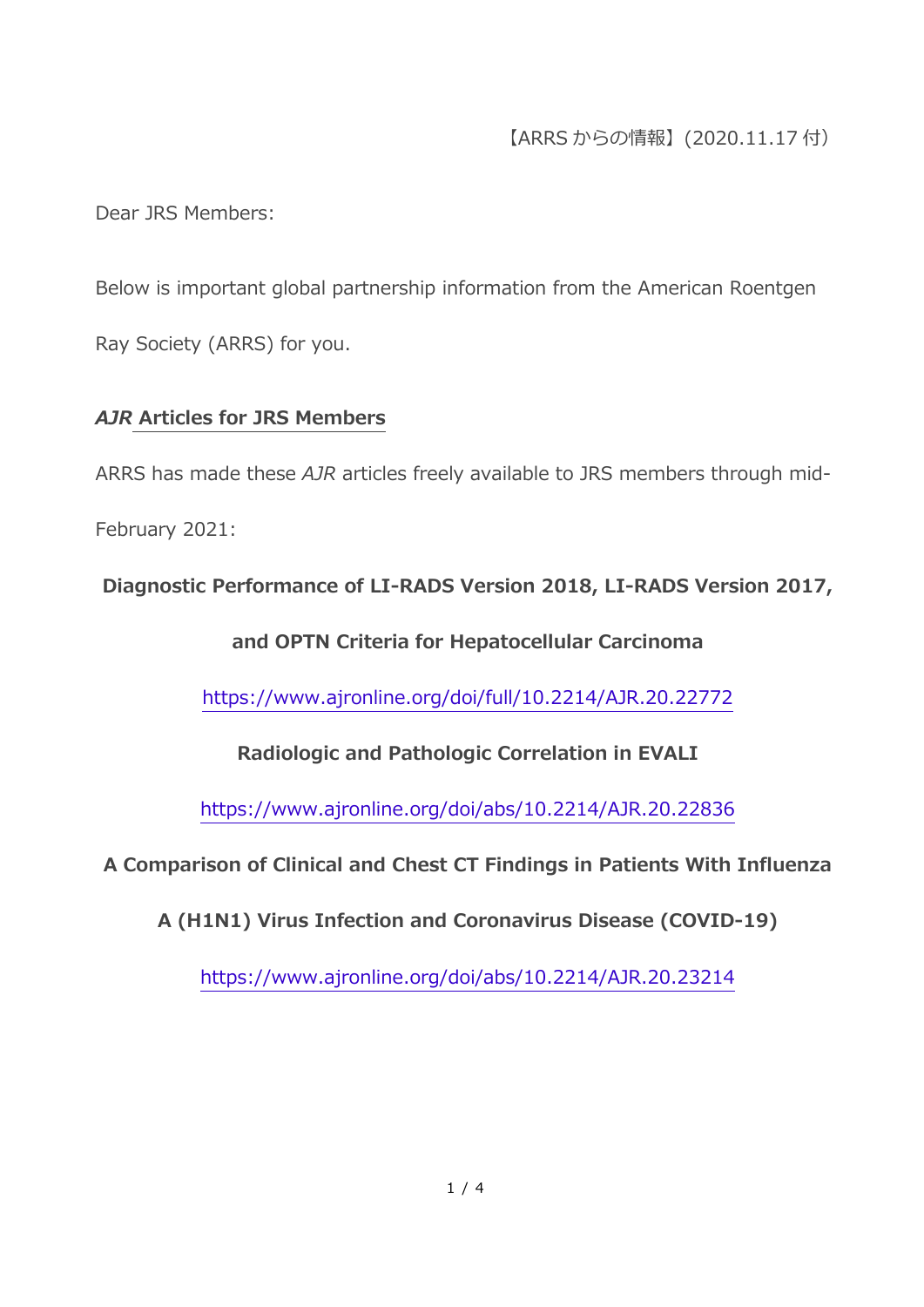

# **[www.arrs.org/meeting](https://www.arrs.org/AM21) REGISTRATION OPENS JANUARY 6, 2021**

### **LEARN MORE ABOUT ARRS**

ARRS offers an assortment of educational resources:

- AJR Live Webinars
- AJR Podcasts
- Web Symposia
- Web Lectures
- Online Courses
- Quick Bytes
- Global Education

Learn more at: [www.arrs.org](https://www.arrs.org/)

### **JRS Members are Invited to Join ARRS**

Through this global partnership ARRS is pleased to offer complimentary online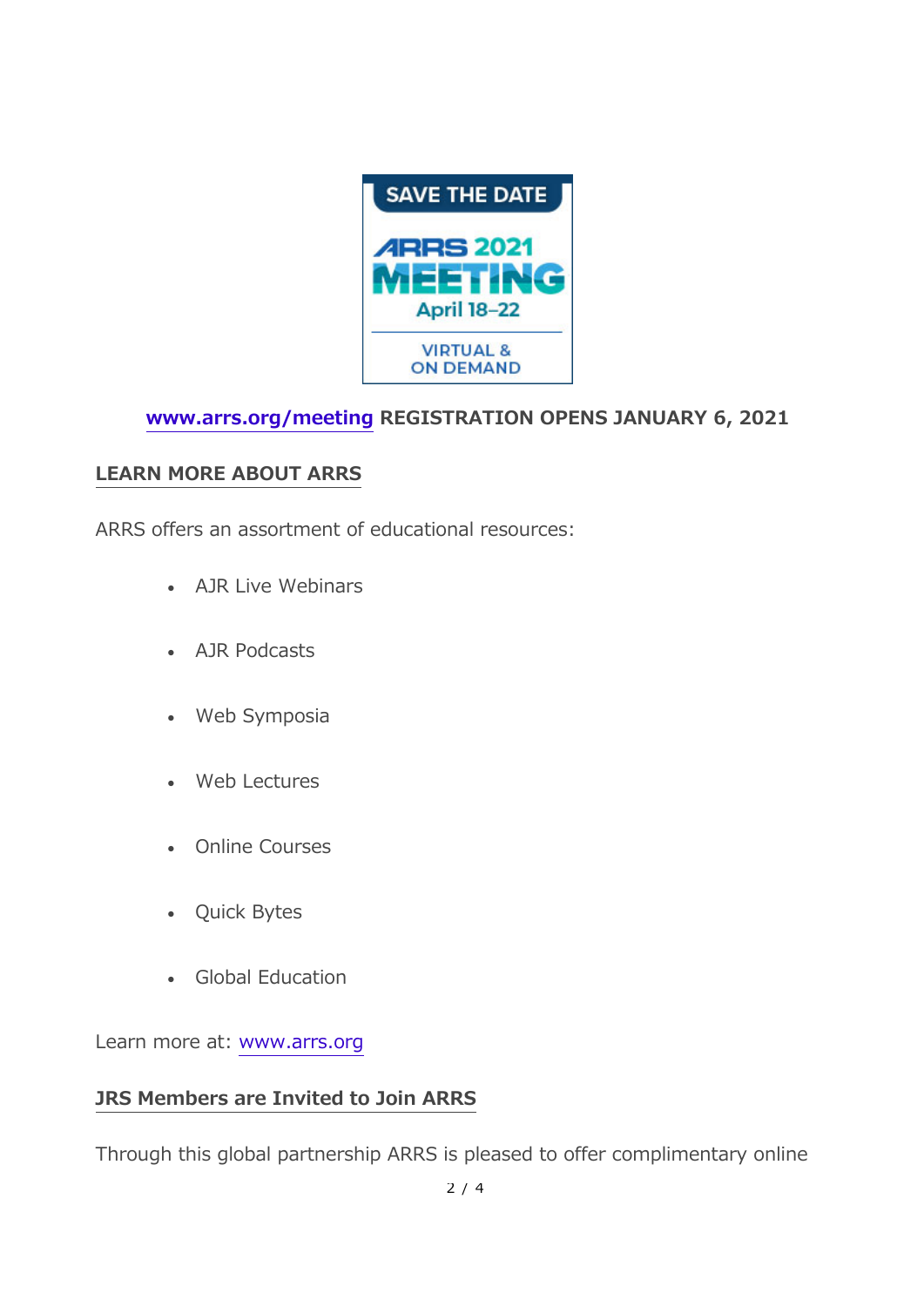membership for radiology residents in a training program and for radiologists in fellowship training. ARRS also offers a significant discount on ARRS online membership for JRS members in active practice in Japan.

Please follow the steps below in order to become an ARRS member:

- 1. Create an account at: <http://www.arrs.org/createProfile>
- 2. Once the account has been created:
	- 1. Click on Membership
	- 2. Click on Join ARRS
	- 3. Click on the Join ARRS Online Membership Application

Button

3. Input the Promotional Code indicated in the box below based on your

ARRS Membership Type.

| <b>ARRS</b><br>Membership<br>Type | <b>ARRS Membership Description</b>                                                                                                                     | <b>ARRS</b><br><b>Promotional Code</b><br>for JRS Members |
|-----------------------------------|--------------------------------------------------------------------------------------------------------------------------------------------------------|-----------------------------------------------------------|
| $In-Training$<br>Member           | Complimentary online membership for<br>$JRS$ members in: 1) a radiology<br>residency training program or 2) a<br>radiology fellowship training program | <b>Promotional Code:</b><br><i>JRSTRN</i>                 |
| Member                            | Reduced online membership rate for<br>JRS practicing radiologists in Japan                                                                             | Promotional Code:<br><i>JRSMEM</i>                        |